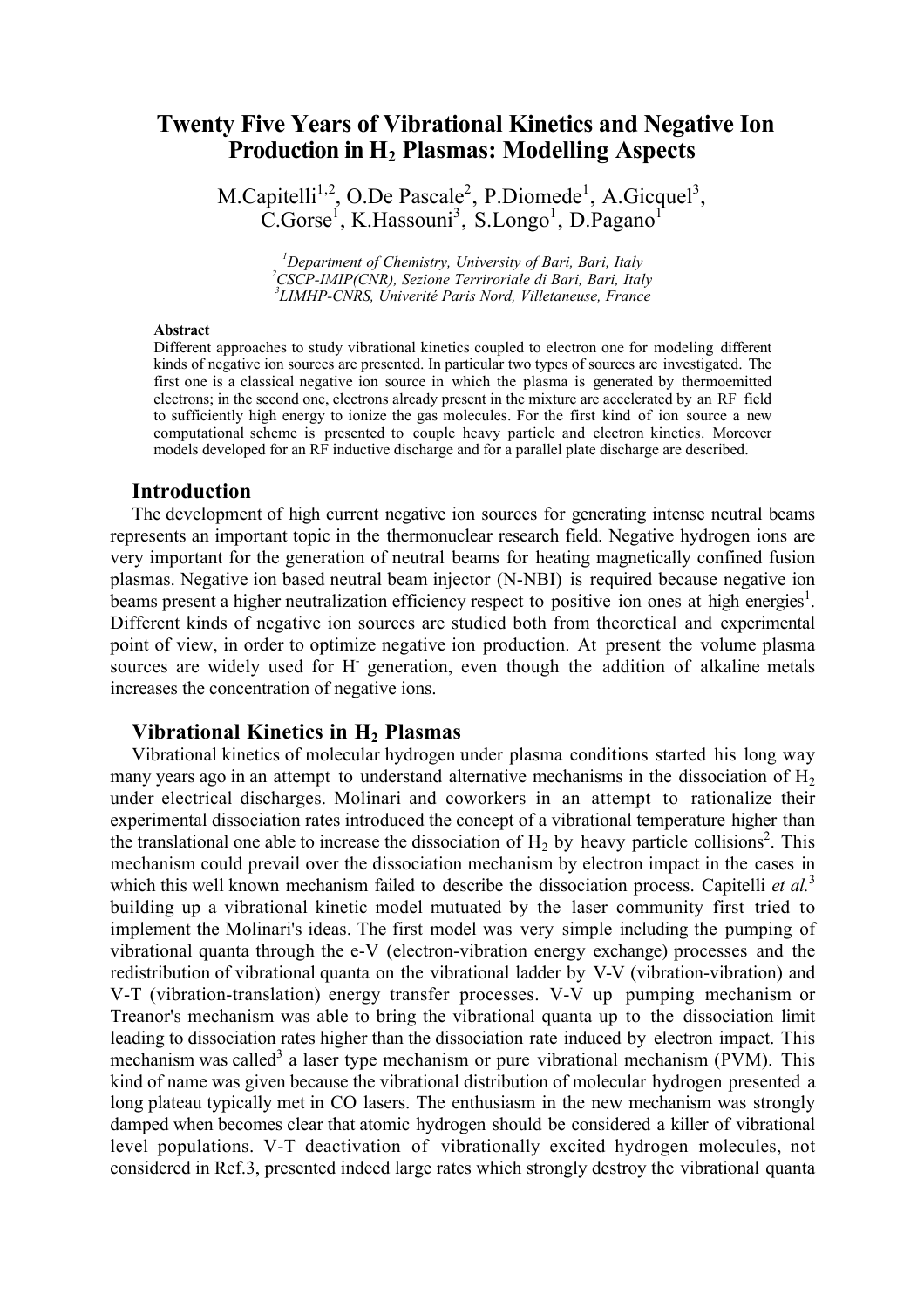introduced by e-V processes. In a subsequent work the V-T term due to atomic hydrogen was inserted in the vibrational master equation having as result a strong decrease of the vibrational plateau and a consequent loss of importance of the pure vibrational mechanism in the dissociation process<sup>4</sup>. Only at very high electron density i.e. at high vibrational quanta pumping rates the pure vibrational mechanism could be effective in dissociating  $H_2$  molecules. On the other hand large plateaux again arose as result of the recombination process which selectively pump vibrational quanta on the top of vibrational ladder.

Despite the strong deactivating effect of atomic hydrogen on the vibrational distributions of H2 the research continued. In particular the authors of Ref.5 developed a joint vibrational dissociation mechanism (JVD) which included both the pure vibrational mechanism (PVM) and the electron impact dissociation (DEM) mechanism in the same model. Moreover the DEM model considered the dissociation transitions by electron impact from each vibrational level of vibrational ladder. The same authors realized the possibility of non-Maxwellian distribution functions for the electrons so that a Boltzmann equation for the electron energy distribution function (eedf) was solved to get the actual eedf. Soon after the importance of second kind collisions involving vibrationally excited  $H_2$  molecules and electrons in affecting eedf was realized as well as the dependence of eedf on the presence of atomic hydrogen. For long time only superelastic vibrational collisions were considered in the kinetics; recently however two groups of research emphasized the role of metastable electronic states in forming structures in the eedf of  $H<sub>2</sub>$  plasmas.

At the same time a large effort was done to calculate electron impact dissociation and ionization cross sections involving each vibrational level of the  $H_2$  vibrational manifold<sup>6</sup>, a problematic which is still under study nowdays<sup>7</sup>.

Three independent codes were built up in Europe mainly in Bari (Gorse<sup>8</sup>), Lisboa (Loureiro and Ferreira<sup>9</sup>) and Saint Petersburg (Baksht<sup>10</sup>). The research in the field shows a sharp increase when Bacal and Hamilton<sup>11</sup> discovered the presence of large concentrations of negative ions (H- ) in multicusp magnetic plasmas. It was soon realized that the mechanism at the basis of the creation of negative ions in this kind of research was dissociative attachment from vibrationally excited molecules<sup>12</sup>. The relevant cross sections infact were shown to dramatically depend on the vibrational quantum number. The development of negative ion sources for fusion applications gives new impetus to the research in the field of vibrational kinetics in  $H_2$  plasmas from both experimental and theoretical points of view. Different codes (Bari-Gorse<sup>13</sup>, Palaiseau-Bacal<sup>14</sup>, Livermore-Hiskes<sup>15</sup>, Japan-Fukumasa<sup>16</sup>) were built up to describe the complex phenomenology occurring in the plasma. In particular Hiskes<sup>17</sup> discovered a new elementary process for exciting the whole vibrational manifold of  $H_2$  the so called E-V process which consists in the excitation of singlet electronically excited states of  $H_2$ followed by radiative decay on the ground state. Corresponding cross sections first calculated by Hiskes have been then refined by Celiberto *et al.*18.

Different diagnostics were used to monitor the quantities entering in the model i.e. concentration of H, H,  $H_n^+$  species as well as electron number density and electron temperatures. At the same time sophisticated experiments were dedicated to measure the vibrational distribution (Essen-Dobele<sup>19</sup>), the eedf (Hopkins-Graham-Dublin<sup>20</sup>) and the ratio between cold and hot atomic hydrogen (Sultan-Orsay<sup>21</sup>). Atomic and molecular physics methods were also implemented to shed light on different elementary processes important to understand the physics of these discharges. In particular Laganà *et al.*<sup>22</sup> and Esposito *et al.*<sup>22</sup> presented complete sets of H-H<sub>2</sub>(v) rate coefficients, while Billing and Cacciatore<sup>23</sup> start their pioneristic work on the interaction of vibrationally excited states with copper surfaces and on the recombination of atomic hydrogen on the same surface. The last process indeed is important also for pumping vibrational energy in the molecules formed during heterogeneous recombination and finally desorbed by the surface. Atomic hydrogen changes his role from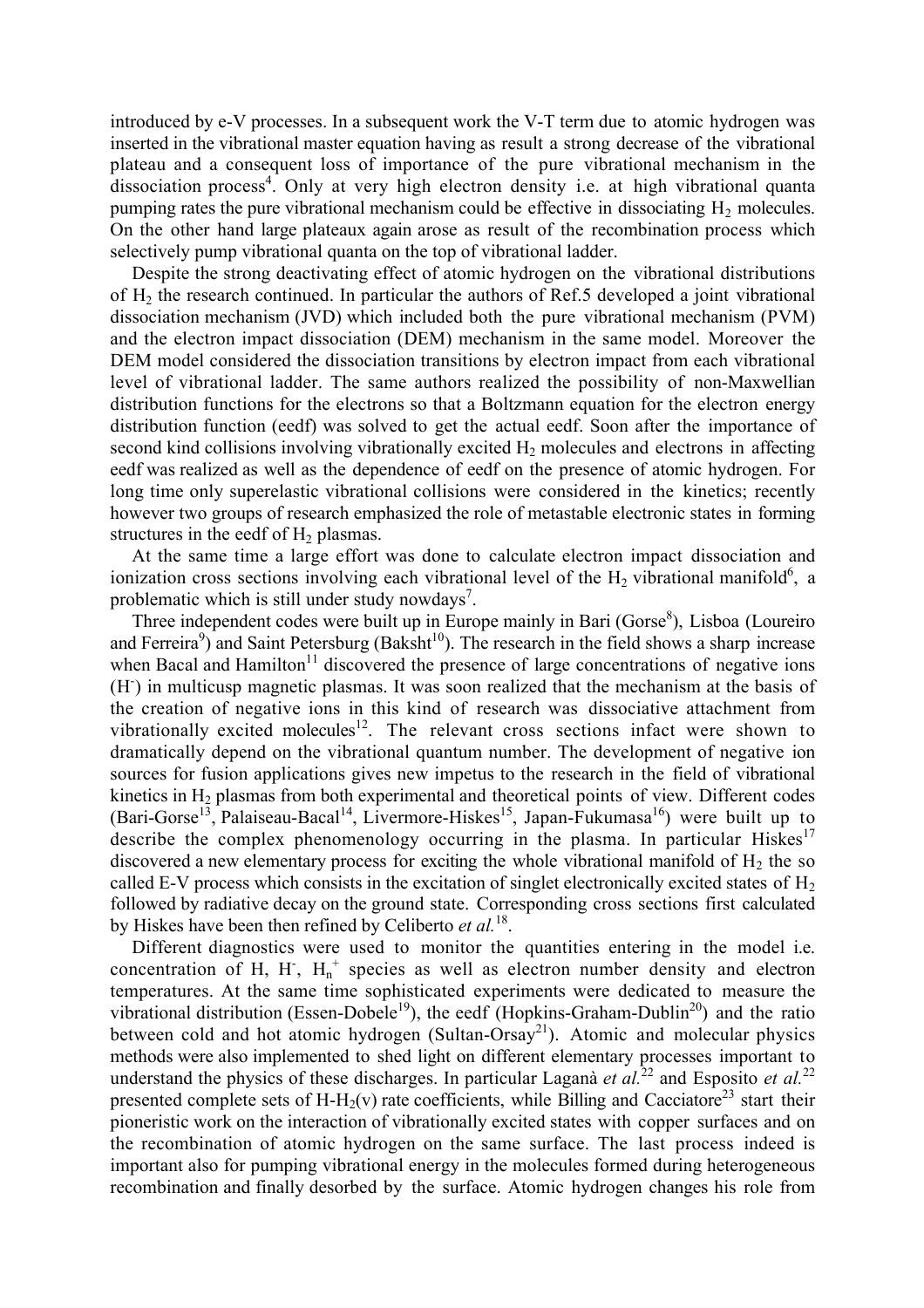being the killer of vibrationally excited molecules to being a source of them. On the other hand the experimental works of Hall *et al.*<sup>24</sup> and of Eenshuistra *et al.*<sup>25</sup> at the end of 1980s confirmed the production of vibrationally excited  $H<sub>2</sub>$  molecules during atom recombination thus starting a topics of large actuality at the present<sup>23</sup>.

It should be noted that the synergy between atomic/molecular physics and vibrational plasma kinetics has contributed to the advancement of negative ion production reactors. We believe indeed, that without the work of Wadehra and Bardsley<sup>12</sup> on the dependence of dissociative attachment cross sections on the vibrational quantum number and the work of Hiskes on the pumping of vibrational states by high energy electrons through the E-V process the concept of hybrid reactor for the formation of negative ions could not be probably developed. Nowadays another elementary process that one involving dissociative attachment on Rydberg states could push the negative ion community towards the development of other kind of reactors $26-29$ .

Negative ion sources are still a fascinating topic in which vibrational kinetics constitutes one of the most important aspects.

At the beginning of 90s the  $H<sub>2</sub>$  plasma community was attracted to other kind of reactors those used in material science. In particular the microwave discharges used for the production of diamond films and parallel plate RF discharges for microelectronics acquired a noticeable technological importance. Also in this case two sophisticated codes were developed in Villateneuse<sup>30</sup> and Bari<sup>31</sup> for finding the optimum conditions in these reactors. At the same time a complete kinetic model was developed by Matveyev *et al.*<sup>32</sup> for describing high energy  $H<sub>2</sub>$  plasma expansion.

In the last 5 years a new impetus on vibrational kinetics arose for handling problems met by fusion people in the divertor plasma<sup>33</sup>. In particular the increase of ionic recombination assisted by vibrational kinetics at the edge of the divertor as well as the use of Monte Carlo simulation for H<sup>-</sup> ion and neutral transport are topics of current interest<sup>34,35</sup>.

In particular our team<sup>36-40</sup> is trying to improve the numerous input data entering in the kinetics describing the negative ion production in multipole, microwave and parallel plate reactors. Details of this modeling will be reported in the present lecture.

#### Negative Ion Sources

Different methods can be used to generate plasmas. In this section we consider two different kinds of plasma sources that can be used to generate negative hydrogen ions.

In multicusp ion sources the plasma is produced by high energy electrons, emitted by hot filaments and accelerated by the negative voltage between the filaments and the source wall. The flux of accelerated electrons impinges on the  $H<sub>2</sub>$  target and gives rise to molecular and atomic reactions such as ionization, excitation and dissociation. In particular, negative ion production in the plasma volume is driven by the dissociative attachment of low energy electrons to highly vibrationally excited molecules. On the other hand high energy electrons cause H- destruction through electron detachment. This production mechanism evidences the necessity of dividing the source into two regions where electron energy distributions are optimized respectively for the plasma excitation and the dissociative attachment process. This separation is reached in multicusp ion sources by two kind of "filters": the first one acts separating spatially electrons with different energies by means of a magnetic filter; the second one, realized pulsing the discharge (temporal filter), creates different electron energy distributions at different times.

Multicusp ion sources present some technical limitations due to the damage of the emitting filaments and their evaporation that causes also a contamination and then a variation in the operating conditions. These problems are absent in a RF discharge: because of their low mass,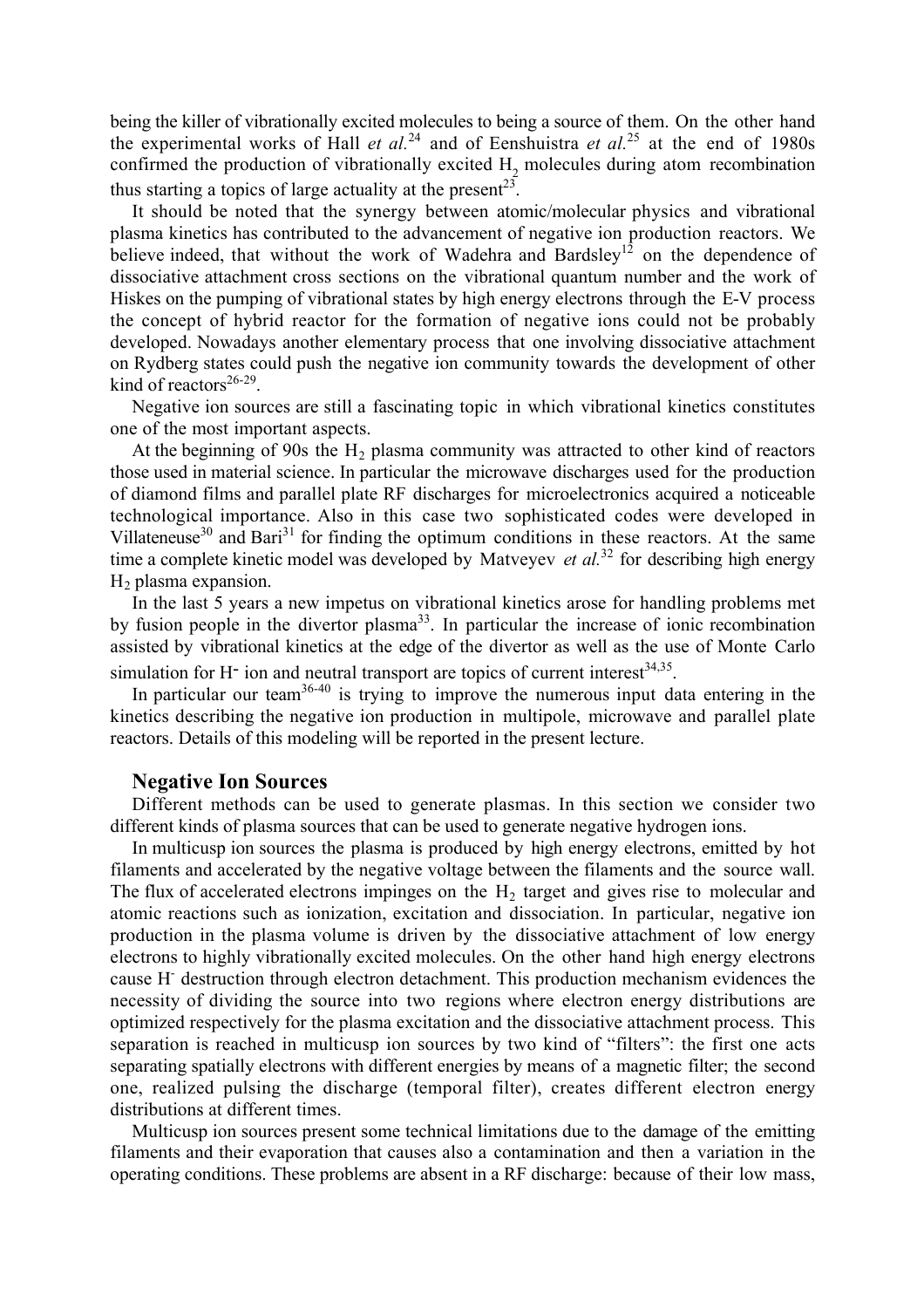electrons already present in the gas can be easily accelerated by the electric field to energies which are sufficient to ionize a gas molecule, then generating the plasma.

# Plasma Kinetic Modeling

In order to model kinetically a plasma and in particular a negative ion source we need to solve the vibrational kinetics of  $H_2(v)$ , the dissociation kinetics of  $H_2(v)$ , the kinetics of electronically excited states of  $H_2$  and  $H$ , the ion kinetics.

The time evolution of the heavy particle densities can be described by a set of nonlinear differential equations that reads as:

$$
\left(\frac{dN_{v}}{dt}\right) = \left(\frac{dN_{v}}{dt}\right)_{e-V} + \left(\frac{dN_{v}}{dt}\right)_{E-V} + \left(\frac{dN_{v}}{dt}\right)_{V-V} + \left(\frac{dN_{v}}{dt}\right)_{V-T} + \left(\frac{dN_{v}}{dt}\right)_{e-U} + \left(\frac{dN_{v}}{dt}\right)_{e-da} + \left(\frac{dN_{v}}{dt}\right)_{e-E} + \left(\frac{dN_{v}}{dt}\right)_{wall}
$$
\n(1)

where each term on the right hand side represents the gain or the loss for the *v*-th species due to a specific reaction and is given by:

$$
\pm \left(\frac{dN_v}{dt}\right)_{TOT} = \sum_{i=1}^{reaz} \left(k_i \cdot \prod_{j=1}^{react} N_j\right) \tag{2}
$$

where  $k_i$  is the rate coefficient for the *i*-th reaction and the product runs over the reactants for each reaction.

consistent coupling between the heavy particle kinetics and the electron one. This coupling A complete description of the plasma kinetics of negative ion sources requires a selfoccurs as heavy particle density evolution depends on the rate coefficients of electron processes,

$$
k_i^e = \int_{\varepsilon_{th}}^{\infty} \sigma_i(\varepsilon) \nu(\varepsilon) n(\varepsilon) d\varepsilon \tag{3}
$$

which are themselves linked to the EEDF variations, however EEDF behaviour is strongly connected to the heavy particle distribution.

evolution of the electrons with energy between  $\varepsilon$  and  $\varepsilon + d\varepsilon$ . It takes into account of different The EEDF is governed by the electron Boltzmann equation, which describes the time terms involving the flux of electrons in the energy space due to various contributions. Some of the terms appearing in the Boltzmann equation are characteristic of the system we are investigating.

€ € In the following paragraphs we describe three different models developed independently, but which apply the same state-to-state philosophy to describe the heavy particle kinetics.

#### *Zero-dimensional Model of Multicusp Ion Sources*

In multicusp ion sources the Boltzmann equation can be written  $as<sup>13</sup>$ .

$$
\frac{\partial n(\varepsilon,t)}{\partial t} = -\left(\frac{\partial J_{el}}{\partial \varepsilon}\right)_{e-M} - \left(\frac{\partial J_{el}}{\partial \varepsilon}\right)_{e-e} + In + Ion + Sup + S - L \tag{4}
$$

€ terms corresponds to inelastic (*In*), ionizing (*Ion*) and superelastic (*Sup*) collisions and where  $-$ ( $\partial J_{el}/\partial \varepsilon$ )<sub>e−*M*</sub> accounts for the flux of electrons along the energy axis due to elastic  $\frac{1}{10}$ collisions,  $- (\partial J_{el}/\partial \varepsilon)_{e-e}$  for that due to electron-electron Coulomb collisions, and the other electron losses due to recombination. The term *S* characterizes the system under consideration and corresponds to the injection of electron through the hot filaments and reads as:

$$
S = \frac{I}{Ve\Delta\varepsilon} \tag{5}
$$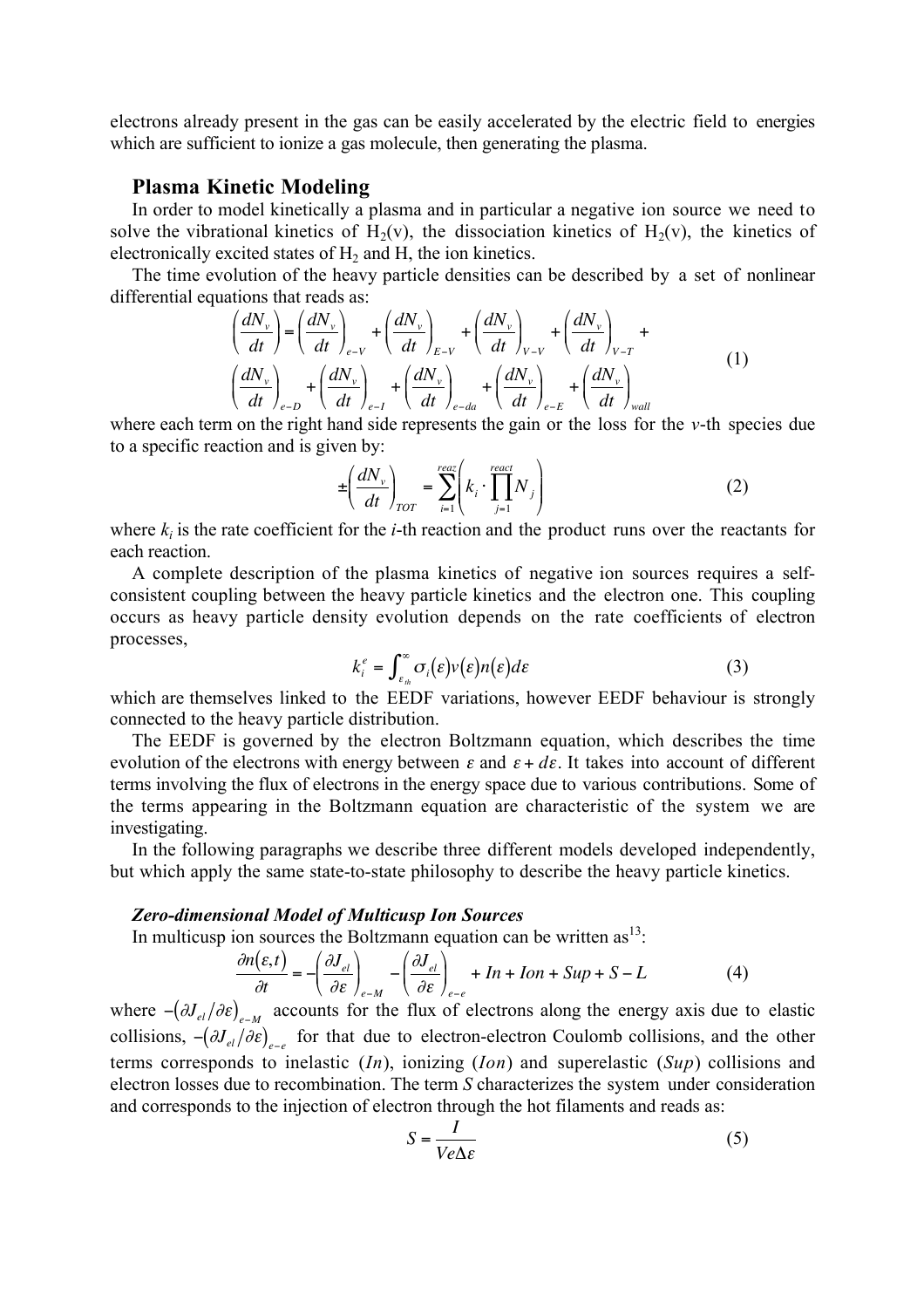where *I* is the current of the injected electrons, *V* is the plasma volume and  $\Delta \varepsilon$  is the energy spreading of the injected electrons.

temporal evolution of the heavy particle density and on the other one the Boltzmann equation In previous works the coupling between heavy particle kinetics and electron kinetics was realized by solving at the same time step on the one hand the master equations describing the for the electron energy distribution function.

In this work we introduce a new approach<sup>40</sup> to couple heavy particle and electron kinetics, which shows a higher self-consistent character. In our scheme the electron energy range is discretized and represented by a set of intervals. At each interval, characterized by its mean energy, a different "kind" of electron is associated, then these "representative electrons" behave as the vibrationally or electronically excited levels of the hydrogen molecule or atom.

$$
n(\varepsilon, t) \approx n(\varepsilon_i, t) \qquad \text{for} \qquad \varepsilon_i - \frac{1}{2} \Delta \varepsilon_i \le \varepsilon \le \varepsilon_i + \frac{1}{2} \Delta \varepsilon_i \qquad (6)
$$

It means that also for electrons we can write a state-to-state set of kinetic equations whose rate coefficients can be written in the following way:

$$
k_i^e = \sigma_i(\varepsilon)v(\varepsilon) \tag{7}
$$

which represents the rate coefficient for the excitation of such a species promoted by an electron with velocity:

$$
v(\varepsilon) = \sqrt{\frac{2\varepsilon}{m_e}}
$$
 (8)

These rate coefficients are no more global and referred to the overall electron energy distribution function but to an electron with a specific energy.



Fig. 1. VDF (a) and EEDF (b) for different pressures  $(T<sub>e</sub>=500 K;$  discharge current=10 A; discharge voltage=100 V).

The described approach is easily applicable to all electronic processes, but it can be applied also to describe the flux of electrons along the energy axis due to elastic and electronelectron Coulomb collisions. Indeed, according to Rockwood<sup>41</sup> and Elliot *et al.*<sup>42</sup>, Boltzmann equation can be reformulated and terms due to these collisions can be rewritten and interpreted as the rate at which electrons are promoted or demoted between adjacent energy intervals.

The numerical scheme resulting from this approach has been used to build a zerodimensional model of multicusp ion sources in the driver region. The negative ion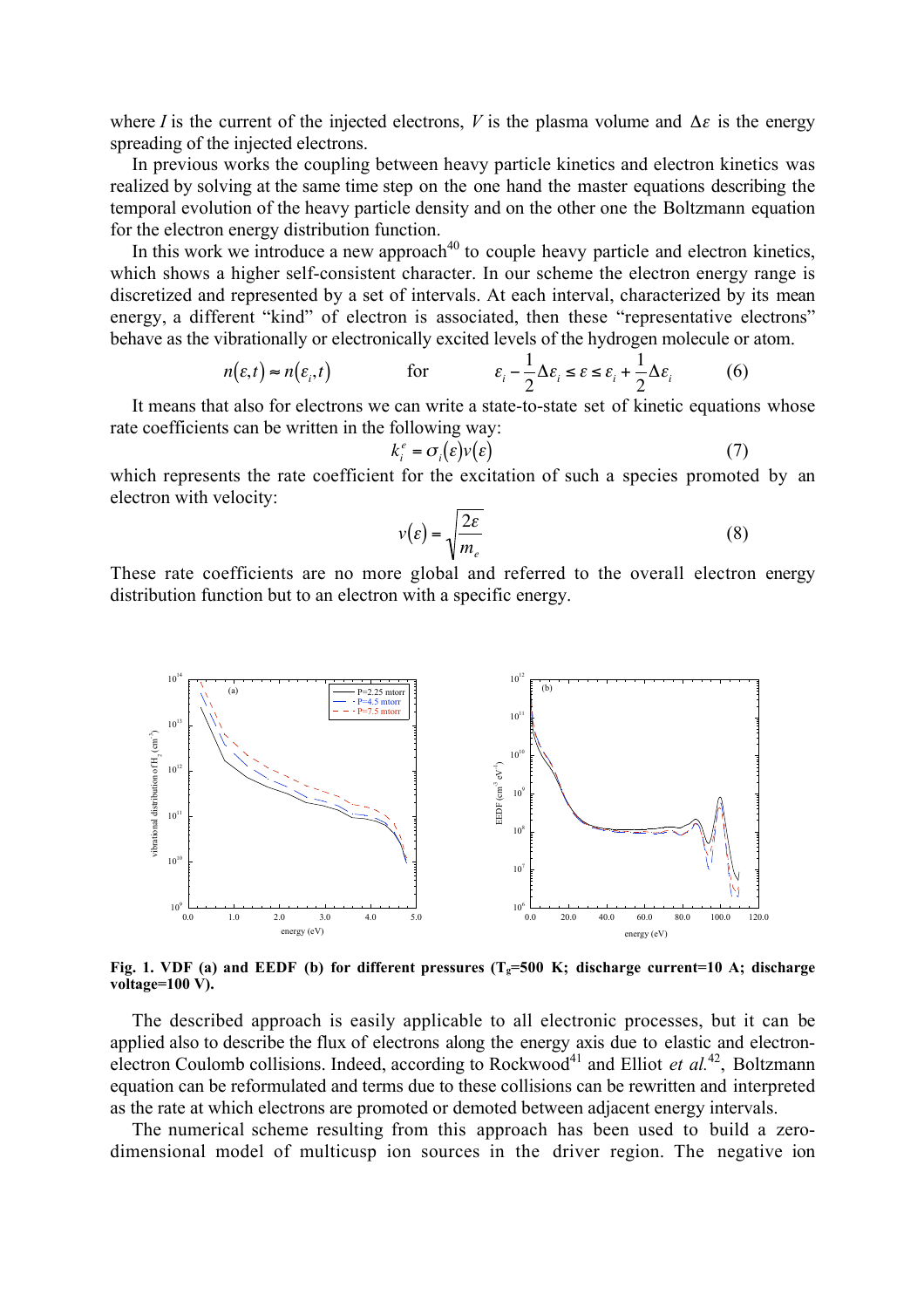concentration is described as a function of some discharge parameters (pressure, discharge current) together with electron and heavy particle distributions.

Fig. 1a shows the vibrational distribution of  $H_2$  as a function of the vibrational energy for different pressures: increasing the filling pressure, the number density of the vibrational levels increases; low vibrational levels are stronger affected by the increasing pressure. A pressure variation reflects on the plasma potential that governs the electron wall loss: the plasma potential decreases if the discharge current and the voltage current are kept constant. As a consequence the number of low energy electrons increases because they are not lost on the walls (Fig. 1b).

A variation of the discharge current does not cause a significant variation of the vibrational distribution of molecular hydrogen (Fig. 2a). On the other hand the electron energy distribution function is shifted at higher number density, reflecting the greater number of electrons injected from the filaments (Fig. 2b).



Fig. 2. VDF (a) and EEDF (b) for different discharge current  $(T<sub>e</sub>=500 K; pressure=7.5$  mtorr; discharge voltage=100 V).

#### *RF Ion Sources: Microwave discharge*

Boltzmann equation assumes a slightly different form when we consider an RF discharge. In this case the source term *S* is lost, while another one appears, which describes the flux of electrons in the energy space due to the electric field (see Ref.41). Then Boltzmann equation reads  $as^{38,39}$ .

$$
\frac{\partial n(\varepsilon,t)}{\partial t} = -\left(\frac{\partial J_{el}}{\partial \varepsilon}\right)_{field} - \left(\frac{\partial J_{el}}{\partial \varepsilon}\right)_{e-M} - \left(\frac{\partial J_{el}}{\partial \varepsilon}\right)_{e-e} + In + Ion + Sup - L \tag{9}
$$

the experiment. For this purpose, the following additional algebraic equation that expresses The integration of the Boltzmann equation requires the determination of the RF electric field amplitude. This amplitude, or the corresponding root mean square (rms) value, can be determined from the absorbed RF power density that is a model input parameter known from the dependence between the electric field and the absorbed RF power density (MWPD) was coupled to the electron Boltzmann and species balance equations:

$$
E_{rms} = \left(MWPD\frac{m_e}{n_e e^2}\right)^{1/2} \left(\int_{\varepsilon} \frac{v}{v^2 + \omega^2} f(\varepsilon) d\varepsilon\right)^{1/2}
$$
(10)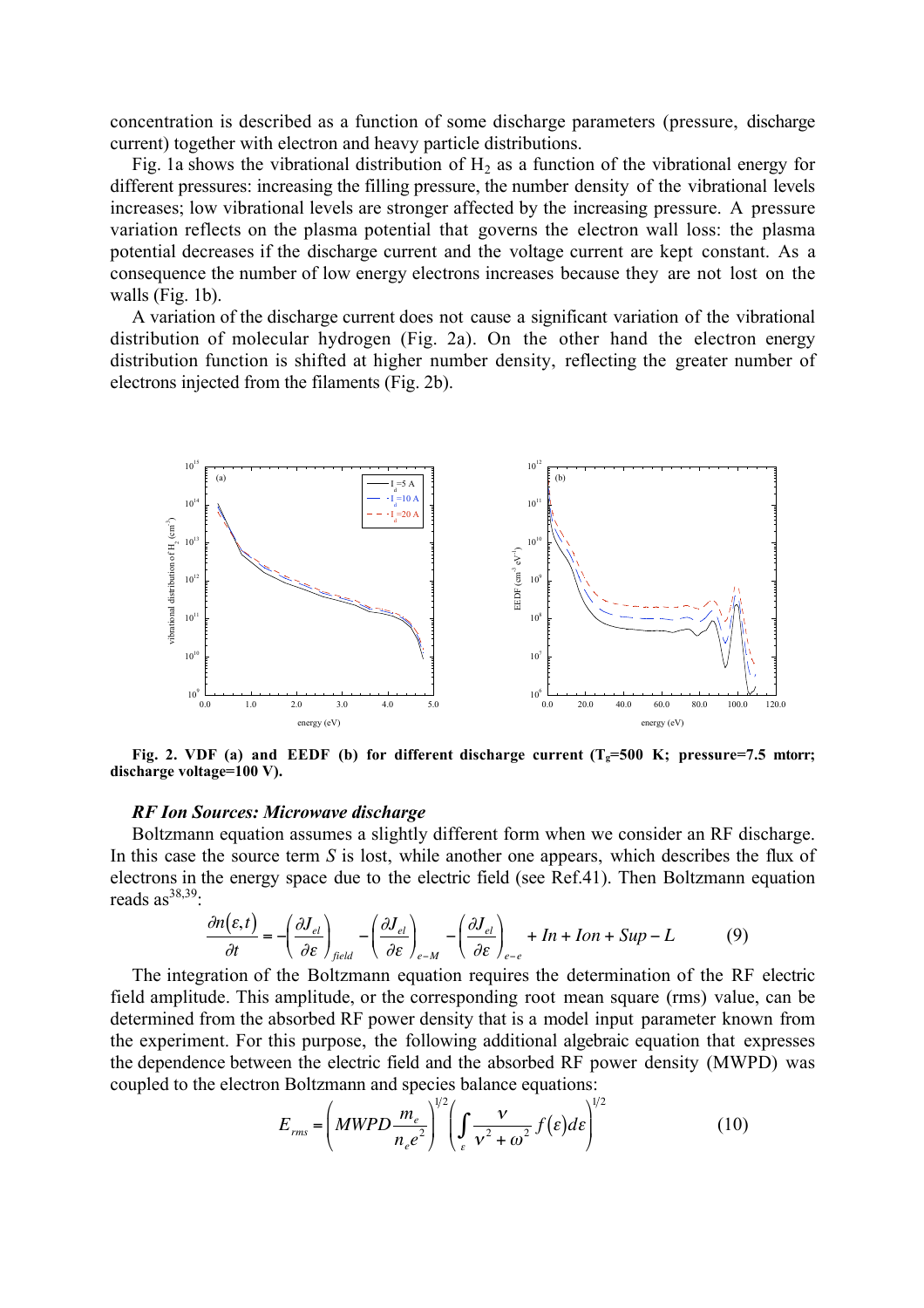where  $\omega$  is the angular frequency of the RF field,  $m_e$ ,  $e$ ,  $n_e$ ,  $\varepsilon$  and  $f(\varepsilon)$  are the mass, the charge, the density, the energy and the distribution function of electrons,  $v(\varepsilon)$  is the electron-heavy particle collision frequency.

transport model for the estimation of species and energy losses at the plasma reactor wall. The model includes a total energy equation that yields the gas temperature that governs the rate constants of the collisions that involve heavy species and a quasi-homogeneous plasma

The coupling between all the sub-models is realized through a detailed radiative and collisional model<sup>30</sup>.

We analyzed and interpreted vibrational and experimental temperatures of molecular hydrogen obtained by Coherent Anti-Stokes Raman Spectroscopy (CARS) in radiofrequency inductive plasmas in the following discharge conditions: (a) pressure=1torr, injected power=0.5W, plasma length=27cm, radius=1.27cm, wall temperature=370K; (b) pressure=6torr, injected power=2.0W, plasma length=27cm, radius=1.27cm, wall temperature=550K. We report comparisons between theoretical and experimental vibrational temperatures defined on the basis of the  $v=1$  level to  $v=0$  level population ratio as a function of the recombination factor (Fig. 3). Theoretical vibrational temperatures increase with the increase of  $\gamma_H$ .



Fig. 3. Theoretical vibrational temperature as a function of the atom recombination coefficient. (a) pressure=1torr, injected power=0.5W, wall temperature=370K; (b) pressure=6torr, injected power=2.0W, wall temperature=550K.

The difference in the  $\gamma_H$  values can be partially explained by the different experimental wall temperatures. The variation of the recombination factor reflects obviously on the other features of an RF discharge. In particular increasing  $\gamma_H$  leads to the increase of both the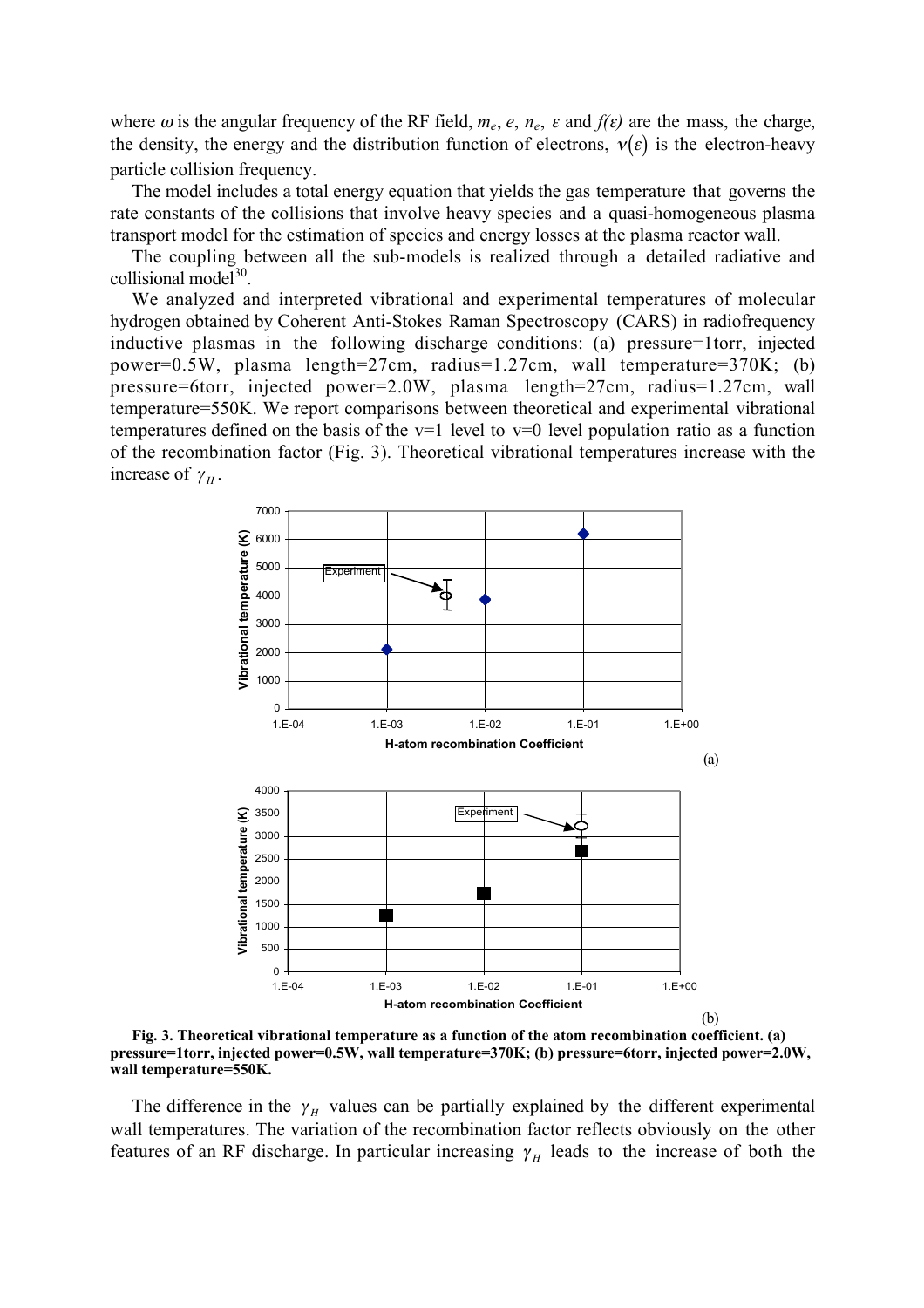vibrational temperature and the density associated with the plateau of the vibrational distribution (Fig. 4).

On the other hand the increase of  $\gamma_H$  results in warming up the EEDF (Fig. 5) with a subsequent increase of the electron temperature (Fig. 6).



Fig. 4. Vibrational distribution functions for different γ<sub>H</sub> values.



Fig. 5. Electron energy distribution function for different  $\gamma_H$  values.



Fig. 6. Total electron density and electron temperature as a function of  $\gamma_H$ .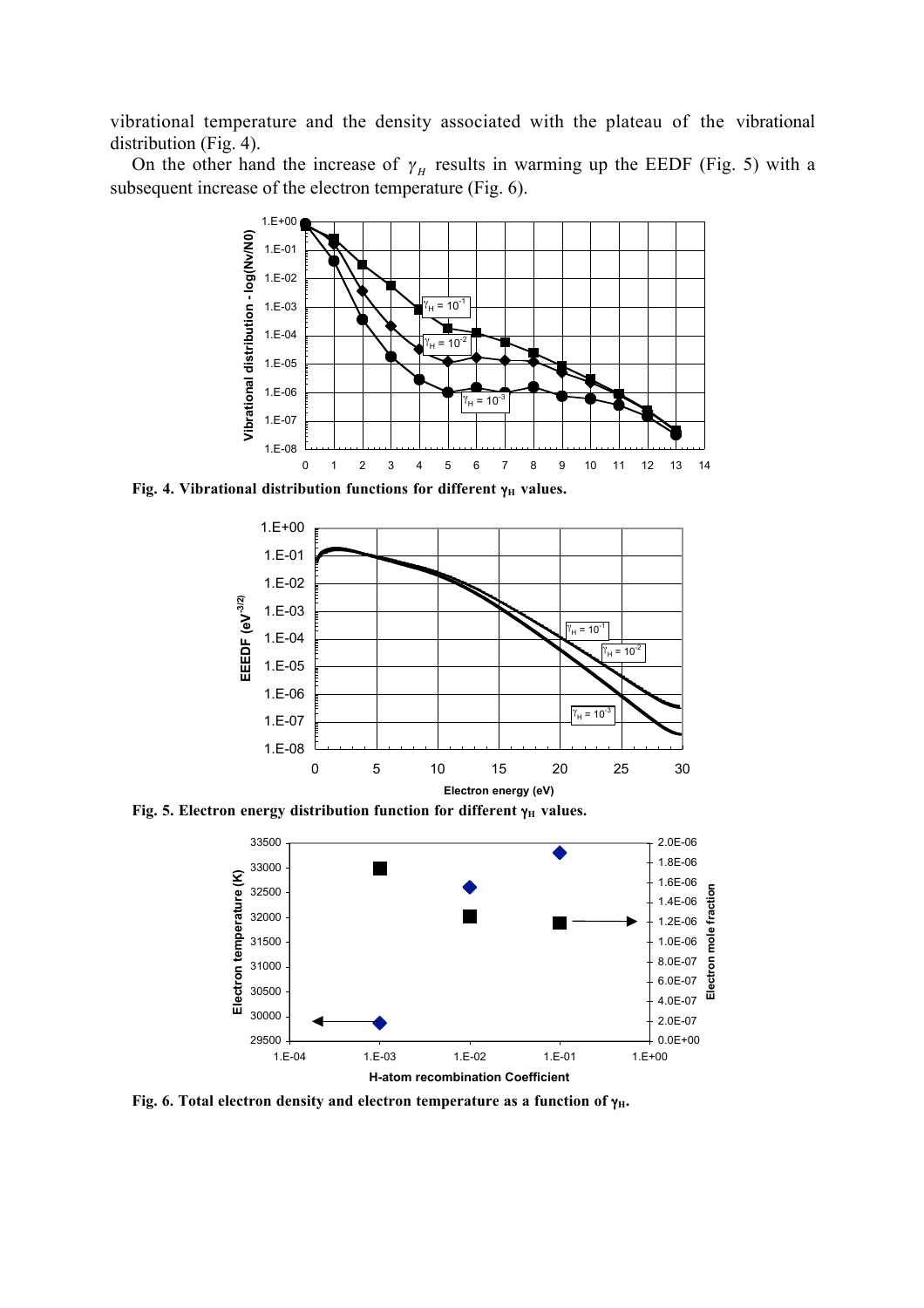#### *1D(r)2D(v) PIC/MCC Model of RF Parallel Plate Discharges*

A 1D(r)2D(v) fully self-consistent particle/continuum model has been developed to study capacitively coupled RF discharge plasmas in hydrogen<sup>37</sup>. The code includes a state-to-state reaction diffusion model.

Also in this case it is necessary to realize a self-consistent coupling of the electron transport with the chemical kinetics, i.e. to solve at the same time the electron transport and chemical kinetics problems taking into account their reciprocal connection.

During the calculations, the densities of different species will be updated by solving appropriate equations. The approach is different for charged and neutral particles.

To solve the problem we use a Particle in Cell/Monte Carlo method for the transport equation and a grid-discretized relaxation technique for the reaction-diffusion part. In the PIC/MCC, applied to electrons and four ionic species  $(H_3^+, H_2^+, H^+$  and H $)$ , the Newton equation for a large ensemble of mathematical point particles is solved taking into account the local electric field as it results from local interpolation within a cell of a mathematical mesh.

The problem can be formalized as follows:

$$
\left(\frac{\partial}{\partial t} + v_x \frac{\partial}{\partial x} - \frac{q_s}{m_s} \frac{\partial \varphi(x, t)}{\partial x} \frac{\partial}{\partial v_x}\right) f_s(x, \mathbf{v}, t) = C_s(\lbrace F_c \rbrace)
$$
(11)

$$
\frac{\partial^2 \varphi(x,t)}{\partial x^2} = -\frac{1}{\varepsilon_0} \sum_s q_s \int d^3 v f_s(x, \mathbf{v}, t)
$$
(12)

$$
-D_c \frac{\partial^2 n_c(x)}{\partial x^2} = \sum_r (\mathbf{v}_{rc}' - \mathbf{v}_{rc}) k_r (\langle f_e \rangle_t) \prod_{c'} n_{c'}^{\mathbf{v}_{rc}} \tag{13}
$$

meutral species respectively,  $q_s$  and  $m_s$  are the *s*-th species electric charge and mass,  $\varphi$  is the neutral species respectively,  $q_s$  and  $m_s$  are the *s*-th species electric charge and mass,  $\varphi$  is the  $\epsilon$  coefficient, *k* and *v* are, respectively, the rate coefficient and the molecularity of the *c*-th where  $f_s$  and  $F_c$  are the kinetic distribution functions for the *s*-th charged species and the *c*-th Econnective, *n* and *r* are, respectively, electric potential,  $n_c$  is the number density of the *c*-th neutral component,  $D_c$  is its diffusion

n intoorol In eq. (11)  $C_s$  is the Boltzmann collision integral for charged/neutral particle collisions:

$$
C_s({F_c}) = -f_s(v)\int d^3v'p_{v \to v'} + \int d^3v'p_{v' \to v}f_s(v')
$$
  
\n
$$
p_{v' \to v} = \int d^3wd^3w' |v' - w'| \sum_k \sigma_k(v', w', v, w)F_{c(k)}(r, w')
$$
\n(14)

where *k* is an index addressing a specific collision process,  $\sigma_k$  and  $c(k)$  are the differential cross section and the neutral collision partner of the *k*-th process.

 $\ddot{\phantom{0}}$ The PIC method delivers a solution of the Vlasov-Poisson plasma problem in the following form

$$
f_s(\mathbf{r}, \mathbf{v}, t) = \frac{W_s}{N_s} \sum_{p=1}^{N} S(\mathbf{r} - \mathbf{r}_p) \delta(\mathbf{v} - \mathbf{v}_p)
$$
(15)

 $W<sub>s</sub>$  is the ratio between real and simulated particles and *S* is the particle shape factor which describes the way particles are assigned to the mesh.

set of non-linear equations equal to that given in equation (1) except for a diffusion term that The density for the neutral species are obtained by finding a stationary solution for the a in one dimension reads as:

$$
\left(\frac{dN_{\nu}}{dt}\right)_{diffus} = D_{\nu} \frac{\partial^2}{\partial x^2} N_{\nu}
$$
\n(16)

After any calculation step of the motion equations, the electric charge in any cell of the mesh is determined from the number of electrons and ions found in the cell itself, according to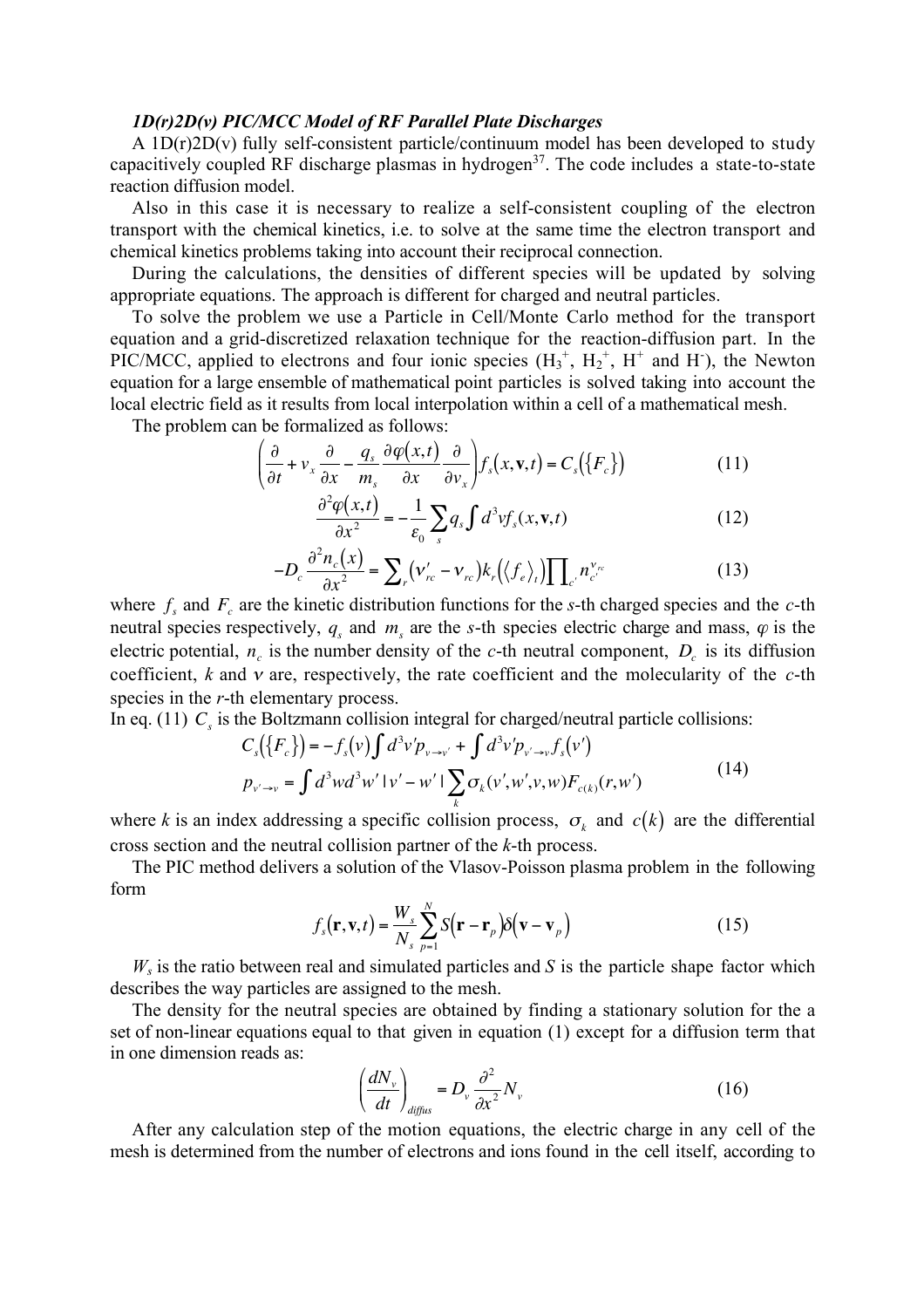their statistical weight. Known the electric charge density, the electric potential and field are determined by solving the Poisson equation on the mesh.

The electron-molecule process rates are calculated as a function of the position taking into account the translational non equilibrium of electrons and the vibrational non equilibrium of molecules.

As regard the inclusion of the Boltzmann collision term  $C_s$ , as it has been demonstrated<sup>43</sup>, a stochastic calculation of  $C_s$  in the von Neumann sense delivers directly an improved version of the null-collision Monte Carlo method including the thermal distribution of neutrals.

Recombination processes cannot fit the basic PIC/MCC formalism since they involve two charged particles. These processes are treated as a combination of two first order ones, each including one of the two particle species involved in the process.

The model has been applied to a discharge in pure hydrogen, produced by into a parallelplate high frequency reactor. One of the plates  $(x=0)$  (the so-called "grounded electrode") is constantly kept at zero voltage, while the other one (the "powered electrode") is assumed to be driven by an external generator to an oscillating voltage.

We present some results calculated considering the following physical conditions: gas temperature=300K, voltage amplitude=300V, gas pressure=1torr, discharge frequency=13.56MHz, discharge gap=0.02m, DC voltage (bias)=0V.



Fig. 7. Plasma phase quantities in typical conditions for the probability parameters (γ $\overline{v}$ =0.05, γ H=0.2): (a) number density, (b) drift velocity, (c) mean kinetic energy of charged species as a function of position and (d) EEDF as a function of energy.

In Fig. 7 plasma phase quantities in typical conditions for the probability parameters ( $\gamma_v$ =0.05,  $\gamma_H$ =0.2) are shown. In particular: (a) number density, (b) drift velocity, (c) mean kinetic energy of charged species as a function of position and (d) electron energy distribution function as a function of energy. From (a) it is evident a slight electronegative behaviour in the centre of the discharge as shown by the separation of the positive ion and electron density in the bulk plasma. The EEDF as shown in (d) significantly deviates from the Maxwell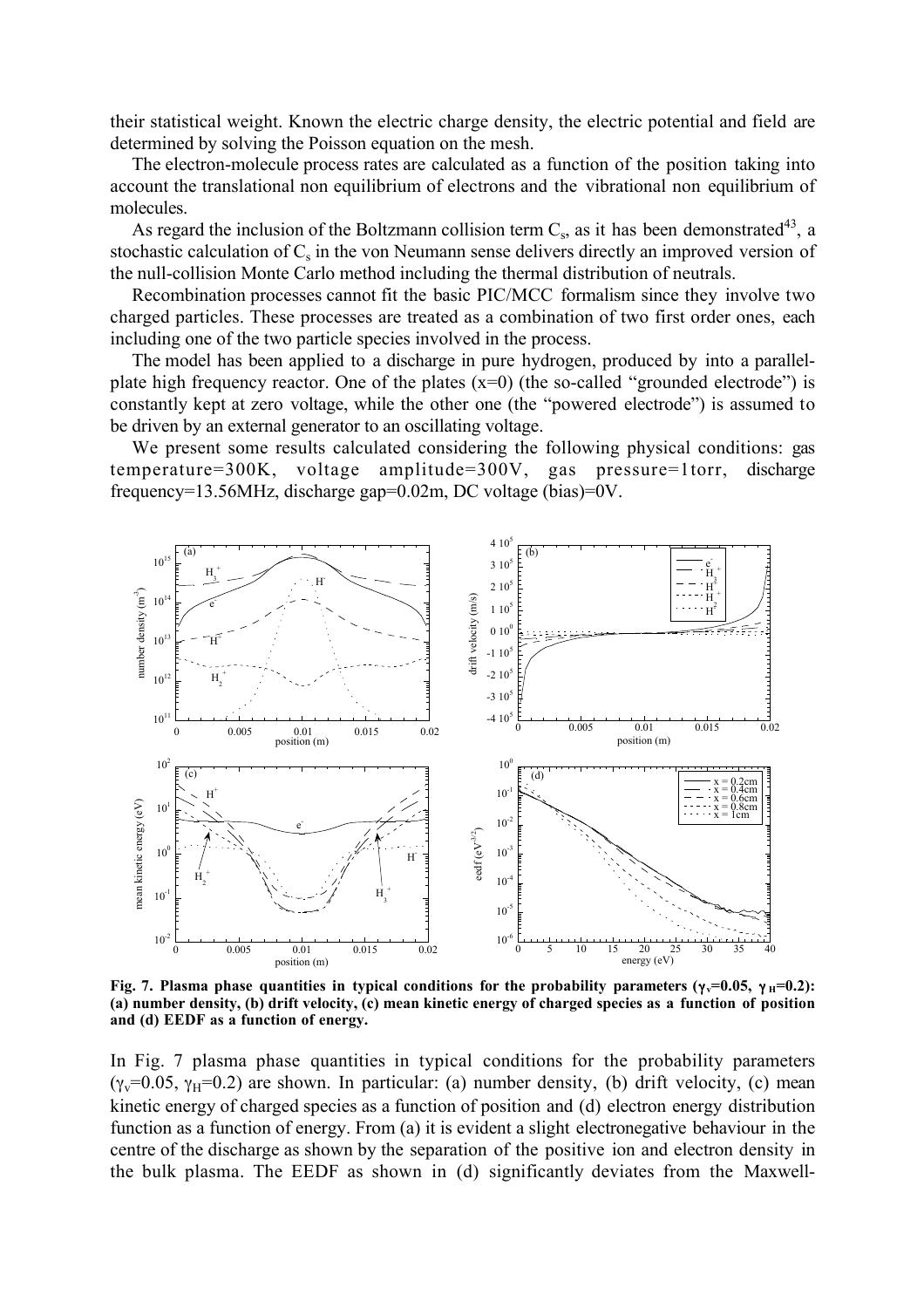Boltzmann law showing the necessity of including a kinetic level description of the electron transport.

Table 1 reports the results obtained for H- ions, H atom and electron density varying the vibrational level on which H atoms recombine at the reactor walls, according to the reaction

$$
H \to \frac{1}{2} H_2(v)
$$

It can be noticed that the level of recombination has a significant effect on H<sup>-</sup> density, while the other quantities are not considerably affected.

| THIRUMU VI UR VIDI AUVIIAI IUVU IVI TI-AUVIII WAII TUUMMUMIIIAUVII. |                                 |                               |                       |
|---------------------------------------------------------------------|---------------------------------|-------------------------------|-----------------------|
|                                                                     | $n_{\mu^{-}}$ / m <sup>-3</sup> | $n_{\rm H}$ / m <sup>-3</sup> | $n_e/m^{-3}$          |
| $v = 0$                                                             | $3 \times 10^{14}$              | $7.3 \times 10^{18}$          | $1.15 \times 10^{15}$ |
| $v = 7$                                                             | $5.72 \times 10^{14}$           | $7.4 \times 10^{18}$          | $1.18 \times 10^{15}$ |
| $v = 14$                                                            | $6 \times 10^{14}$              | $7.4 \times 10^{18}$          | $1.18 \times 10^{15}$ |

Table 1. Influence of the vibrational level for H-atom wall recombination.

#### $\overline{c}$ **Conclusions**

Euclidation we can say that violational kineties in  $H_2$  plasmas is a subject in continuous<br>evolution having a strong impact in different pure and applied research fields. In particular the In conclusion we can say that vibrational kinetics in  $H_2$  plasmas is a subject in continuous future ITER project will use negative ion sources for heating the tokamak. This point is generating a renewing interest in the vibrational kinetics of  $H_2/D_2$  plasmas as can be appreciated by the large european activity in the field by fusion and cold plasma communities.

We presented different approaches to study vibrational kinetics coupled to electron one for modelling different kinds of negative ion sources. In particular we improved the numerous input data describing the negative ion production in multipole, microwave and parallel plate reactors.

However, a complete understanding of the production mechanism of negative ions should require also the inclusion in the model of Rydberg excited states of atomic hydrogen, as it has been shown by Hassouni *et al*. 18.



Fig. 8. H concentration as a function of the injected power calculated including (with) and neglecting (without) dissociative attachment from Rydberg states<sup>18</sup>.

Moreover, the role of alkaline metals atoms (such as Cs) in enhancing the negative ions production will be investigated.